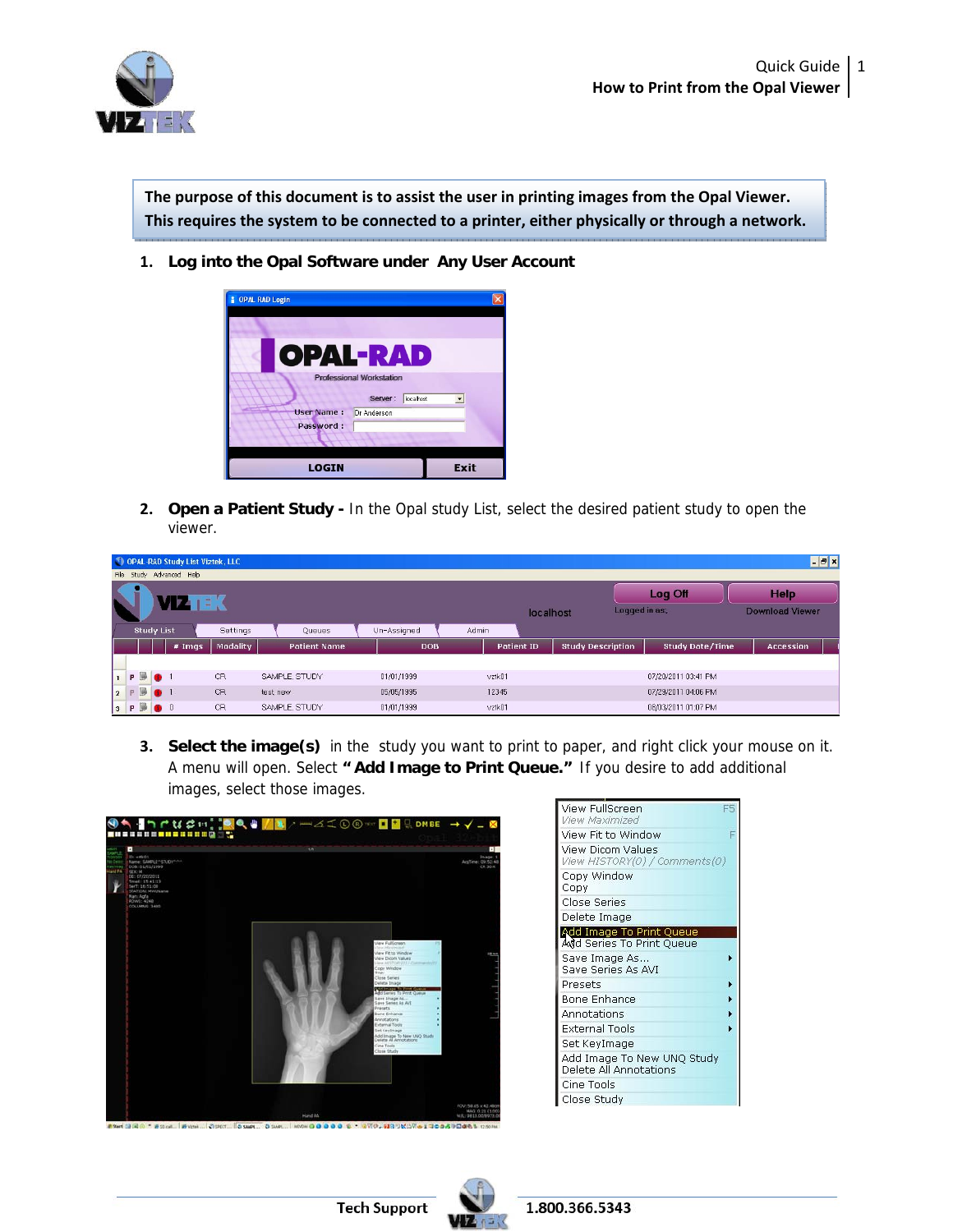

**4.** Once all the images have been selected, click on the Icon at the Upper left hand corner of the screen and select **"File, Print"**



**5.** A print screen will open with options for how you want the image(s) printed, Whether you want a header and footer printed, and other print options.

| <b>Print Queue</b> |                    |                       |        |                                       |              |       | $\vert x \vert$ |
|--------------------|--------------------|-----------------------|--------|---------------------------------------|--------------|-------|-----------------|
| Image Options      | Image View Spacing | Image<br>υ<br>Spacing | Header | Image View Attriubutes<br>Annotations | Actual Image | Clear | Print           |
| $\mathbf{\Theta}$  | Layout             |                       | Footer | Landscape                             | $-$          | Close |                 |

- To print multiple images on a single sheet of paper, change the "Image View Spacing" to reflect how many rows by how many columns you want to print.
- Selecting Layout of 1 X 2 will result in images being printed side by side while selecting 2 X 1 will result in vertical stacking of images